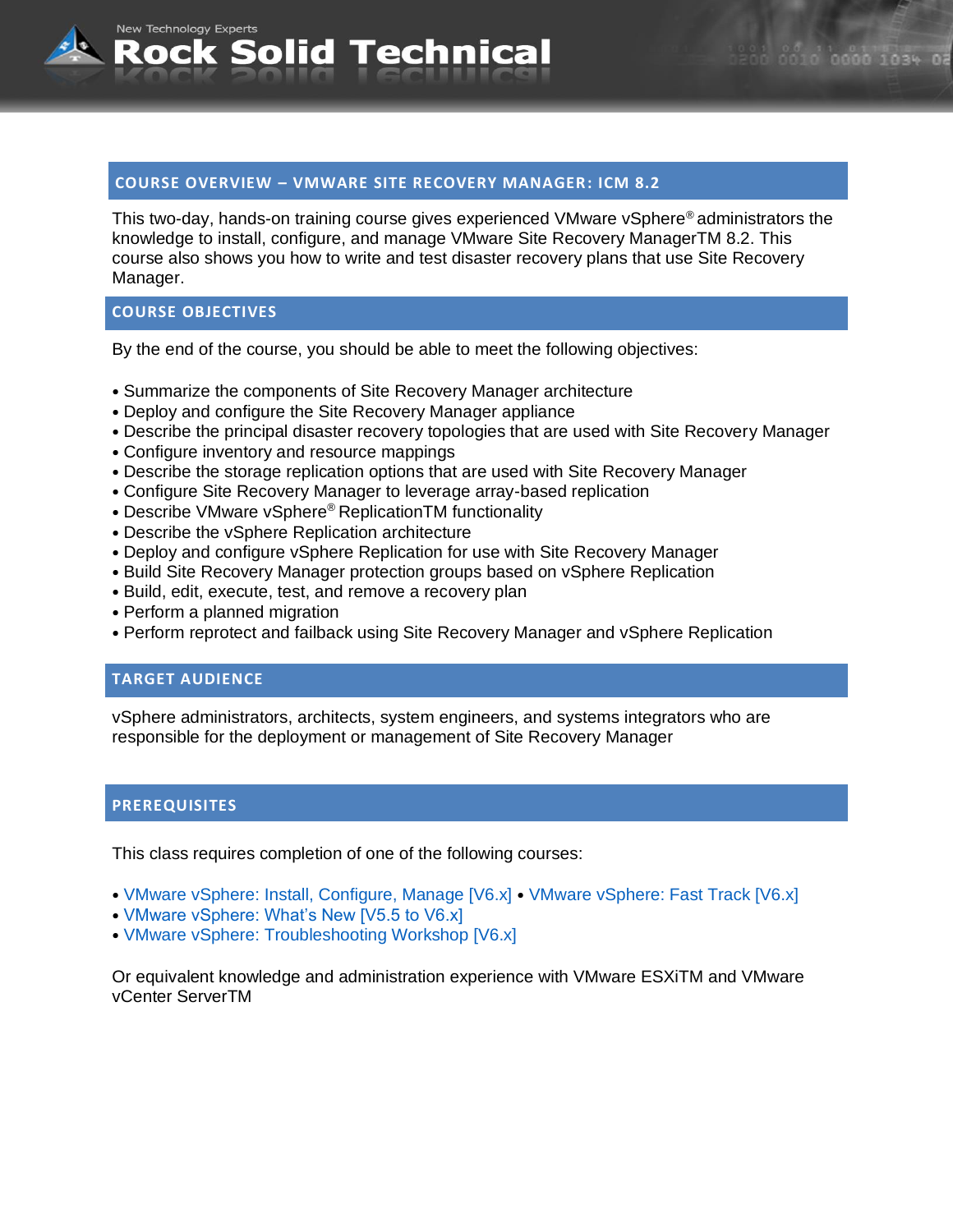

# **COURSE DELIVERY OPTIONS**

- o Classroom
- o Live Online
- o [Onsite](mailto:sales@rocksolidtechnical.com?subject=On-Site%20Inquiry)
- o [On Demand](mailto:sales@rocksolidtechnical.com?subject=On%20Demand%20Inquiry)

**PRODUCT ALIGNMENT**

o VMware Site Recovery Manager [V8.2]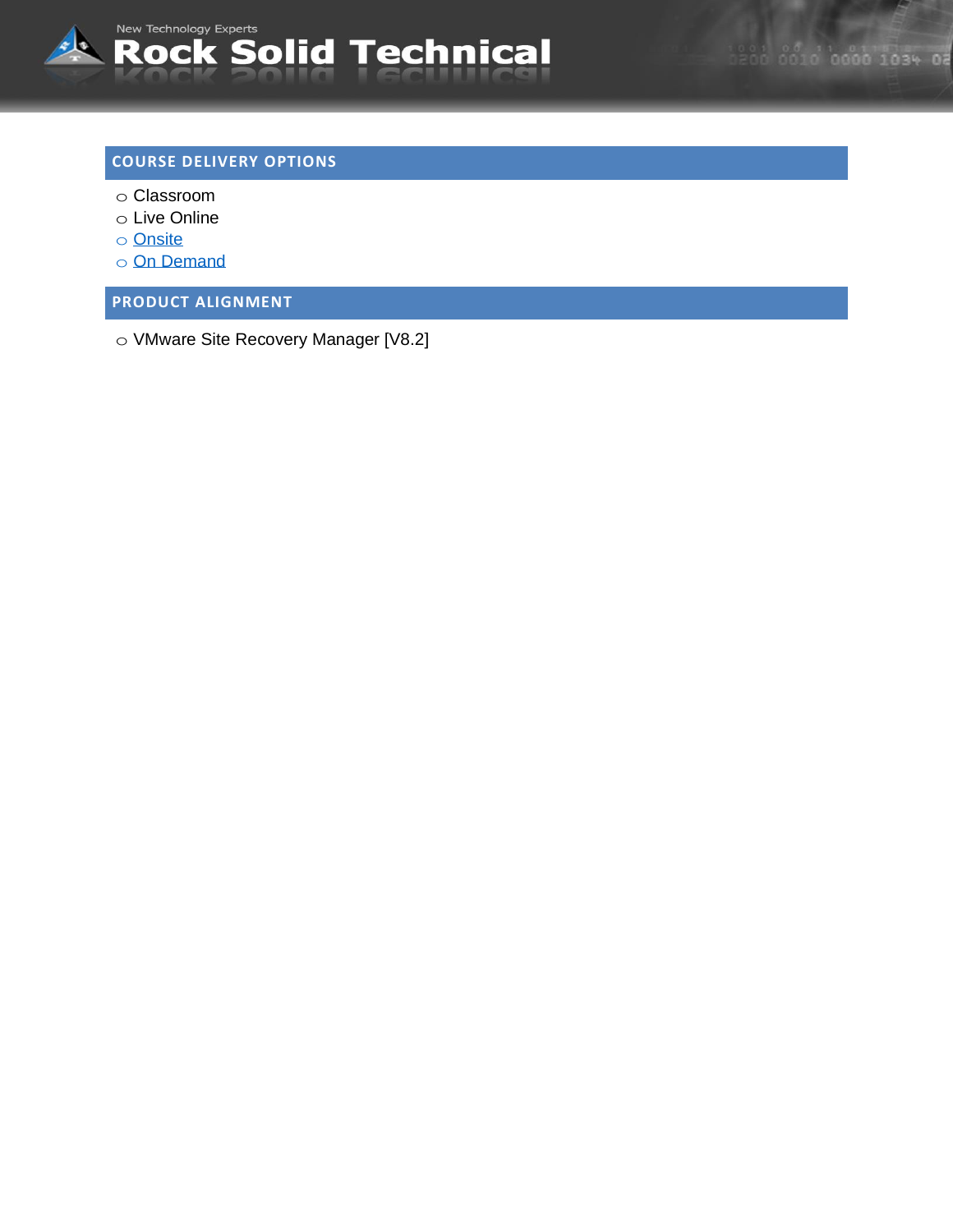

# **Course Modules**

# **1 Course Introduction**

- Outline the necessary information to effectively undertake this course
- Identify resources for additional information

# **2 Overview and Architecture**

- Discuss Site Recovery Manager architecture
- Examine disaster recovery options with Site Recovery Manager
- Describe Site Recovery Manager integration with VMware vSphere $^\circledR$  Client $\mathsf{T}\mathsf{M}$
- Discuss Site Recovery Manager features
- Analyze Site Recovery Manager storage policies and integration options
- Discuss how Site Recovery Manager supports several disaster recovery topologies
- Identify use cases for Site Recovery Manager across various scenarios

• Describe how VMware Site RecoveryTM for VMware CloudTM on AWS integrates with Site Recovery Manager

## **3 Deploy and Configure Site Recovery Manager**

- Identify the requirements to deploy Site Recovery Manager
- Discuss the benefits of the Site Recovery Manager appliance
- Explore vSphere deployment models
- Deploy the Site Recovery Manager appliance
- Navigate the Site Recovery Manager configuration user interface
- Describe the process to register Site Recovery Manager with VMware vCenter Server $^{\circledR}$
- Configure site pairing
- Identify how to perform updates to the Site Recovery Manager appliance

## **4 Configuring Inventory Mappings**

- Outline the importance of inventory mappings
- Examine configuration options for inventory mappings
- Outline the importance of placeholders

## **5 Using Array-based Replication**

- Describe array-based replication
- Discuss the role of the Storage Replication Adapter (SRA)
- Explore the relationship between devices, consistency groups and datastore groups
- Configure array pairs

## **6 vSphere Replication**

- Explore vSphere Replication architecture
- Examine vSphere Replication functionality
- Formulate use cases for vSphere Replication
- Deploy a vSphere Replication appliance
- Configure vSphere Replication appliance settings
- Configure a vSphere Replication appliance connection
- Deploy a vSphere Replication server
- Register a vSphere Replication server